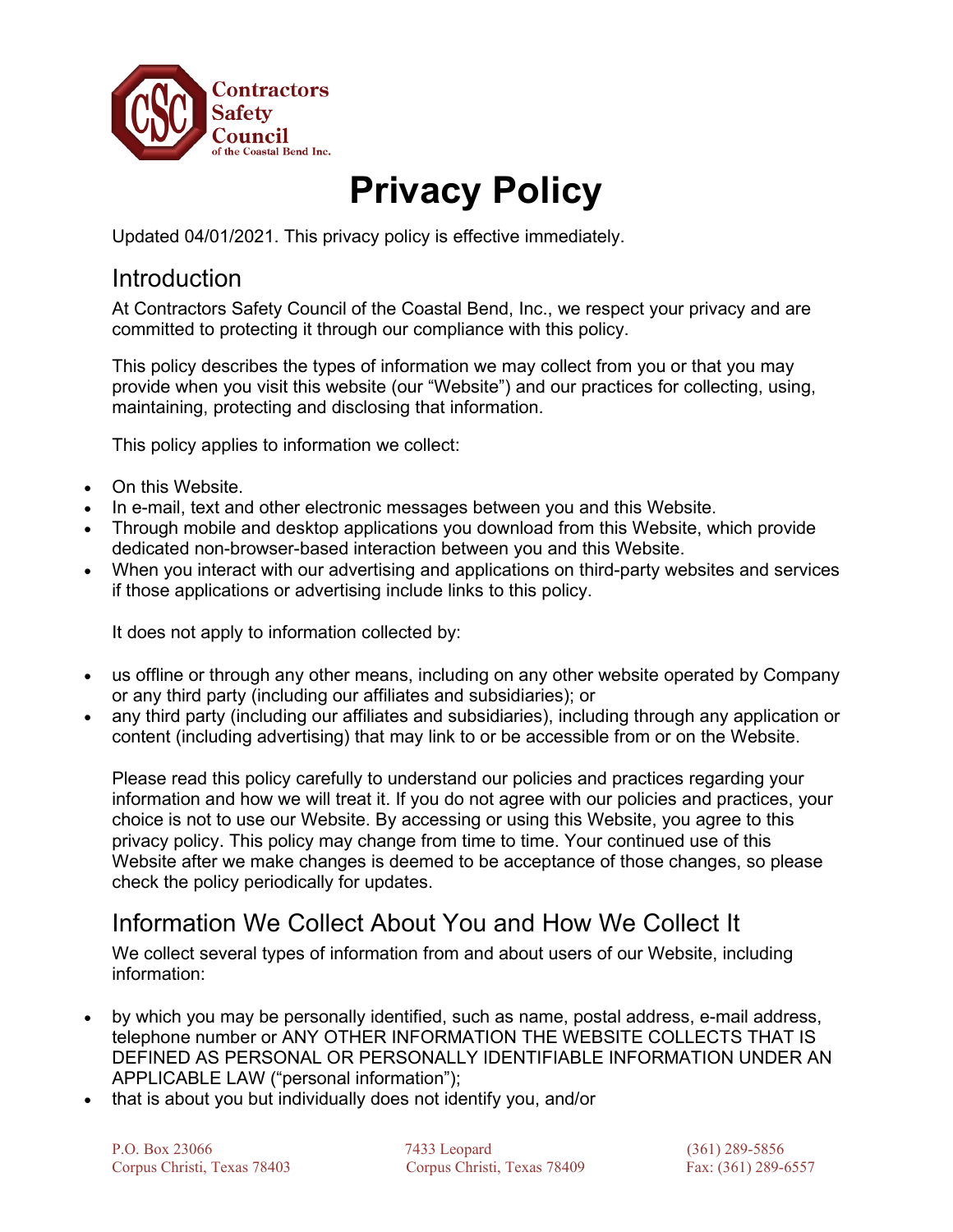April 01, 2021 Page 2 of 6

• about your internet connection, the equipment you use to access our Website and usage details.

We collect this information:

- Directly from you when you provide it to us.
- Automatically as you navigate through the site. Information collected automatically may include usage details, IP addresses and information collected through cookies, web beacons and other tracking technologies.
- From third parties, for example, our business partners.

#### Information You Provide to Us

The information we collect on or through our Website may include:

- Information that you provide by filling in forms on our Website. This includes information provided at the time of registering to use our Website, subscribing to our service, posting material, or requesting further services. We may also ask you for information when you report a problem with our Website.
- Records and copies of your correspondence (including e-mail addresses) if you contact us.
- Your responses to surveys that we might ask you to complete for research purposes.
- Details of transactions you carry out through our Website and of the fulfillment of your orders. You may be required to provide financial information before placing an order through our Website.
- Your search queries on the Website.

You also may provide information to be published or displayed (hereinafter, "posted") on public areas of the Website or transmitted to other users of the Website or third parties (collectively, "User Contributions"). Your User Contributions are posted on and transmitted to others at your own risk. Although we limit access to certain pages/you may set certain privacy settings for such information by logging into your account profile, please be aware that no security measures are perfect or impenetrable. Additionally, we cannot control the actions of other users of the Website with whom you may choose to share your User Contributions. Therefore, we cannot and do not guarantee that your User Contributions will not be viewed by unauthorized persons.

#### Information We Collect Through Automatic Data Collection **Technologies**

As you navigate through and interact with our Website, we may use automatic data collection technologies to collect certain information about your equipment, browsing actions and patterns, including:

- Details of your visits to our Website, including traffic data, location data, and other communication data and the resources that you access and use on the Website.
- Information about your computer and internet connection, including your IP address, operating system, and browser type.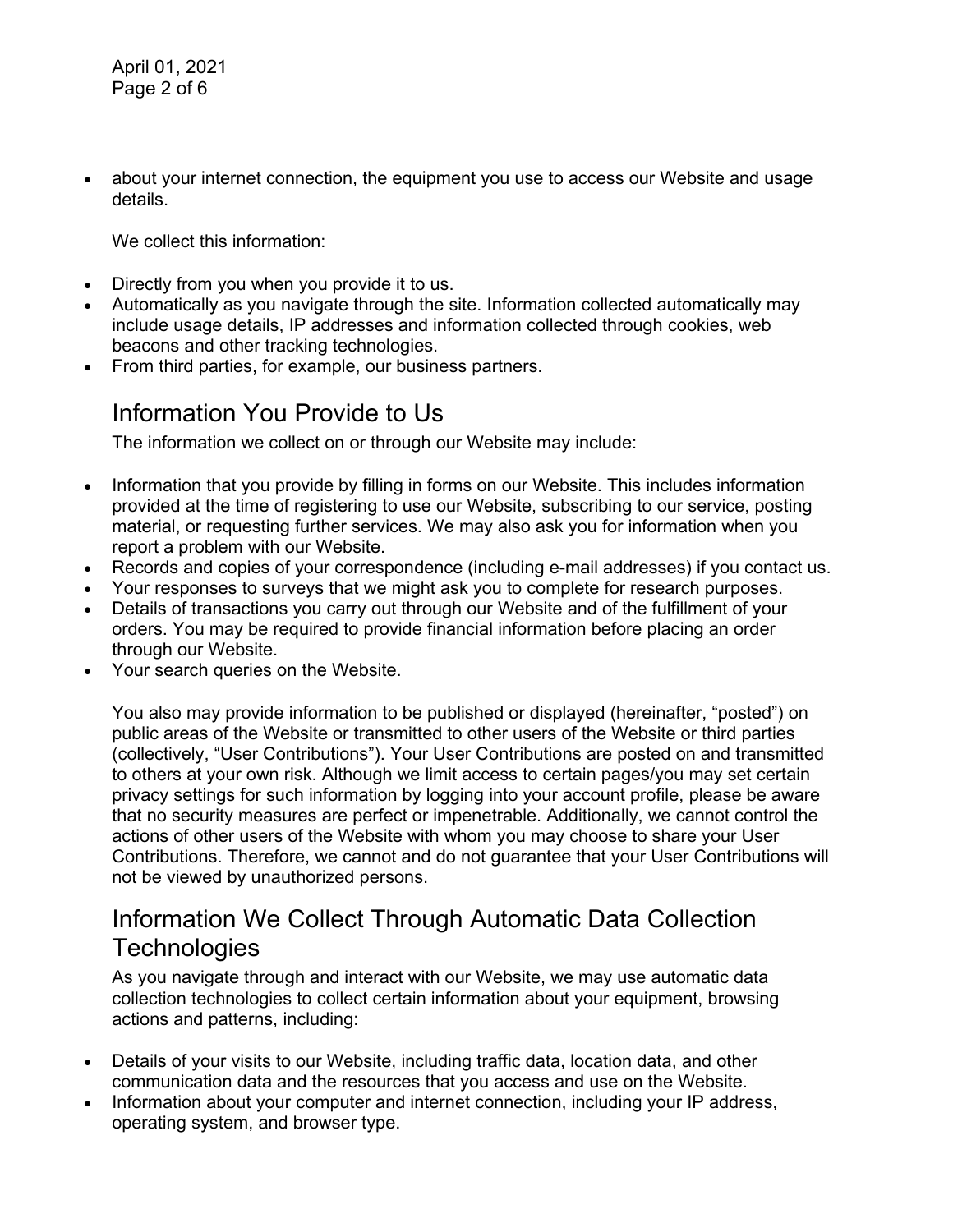April 01, 2021 Page 3 of 6

We also may use these technologies to collect information about your online activities over time and across third-party websites or other online services (behavioral tracking). The information we collect automatically is statistical data and does not include personal information, but we may maintain it or associate it with personal information we collect in other ways or receive from third parties. It helps us to improve our Website and to deliver a better and more personalized service, including by enabling us to:

- Estimate our audience size and usage patterns.
- Store information about your preferences, allowing us to customize our Website according to your individual interests.
- Speed up your searches.
- Recognize you when you return to our Website.

The technologies we use for this automatic data collection may include:

- Cookies (or browser cookies). A cookie is a small file placed on the hard drive of your computer. You may refuse to accept browser cookies by activating the appropriate setting on your browser. However, if you select this setting you may be unable to access certain parts of our Website. Unless you have adjusted your browser setting so that it will refuse cookies, our system will issue cookies when you direct your browser to our Website.
- Flash Cookies. Certain features of our Website may use local stored objects (or Flash cookies) to collect and store information about your preferences and navigation to, from and on our Website. Flash cookies are not managed by the same browser settings as are used for browser cookies.
- Web Beacons. Pages of the Website may contain small electronic files known as web beacons (also referred to as clear gifs. pixel tags and single-pixel gifs) that permit the Company, for example, to count users who have visited those pages or opened an e-mail and for other related website statistics (for example, recording the popularity of certain website content and verifying system and server integrity).

We do not collect personal Information automatically, but we may tie this information to personal information about you that we collect from other sources or you provide to us.

### Third-Party Use of Cookies and Other Tracking Technologies

Some content or applications, including advertisements, on the Website are served by third parties, including advertisers, ad networks and servers, content providers and application providers. These third parties may use cookies alone or in conjunction with web beacons or other tracking technologies to collect information about you when you use our website. The information they collect may be associated with your personal information or they may collect information, including personal information, about your online activities over time and across different websites and other online services. They may use this information to provide you with interest-based (behavioral) advertising or other targeted content.

We do not control these third parties' tracking technologies or how they may be used. If you have any questions about an advertisement or other targeted content, you should contact the responsible provider directly.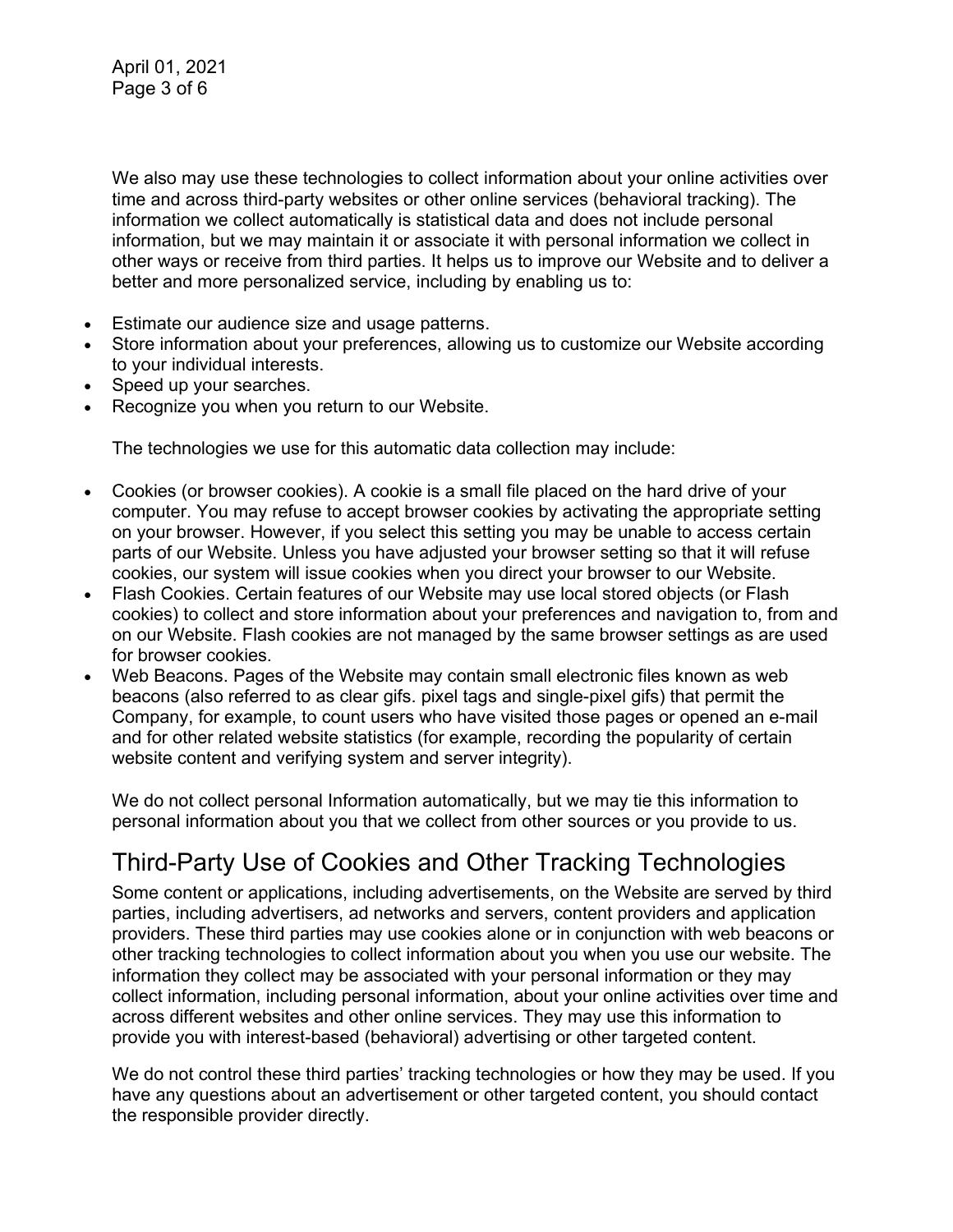#### How We Use Your Information

We use information that we collect about you or that you provide to us, including any personal information:

- To present our Website and its contents to you.
- To provide you with information, products, or services that you request from us.
- To provide you with information about our services
- To provide you with notices about your account/subscription, including expiration and renewal notices.
- To carry out our obligations and enforce our rights arising from any contracts entered between you and us, including for billing and collection.
- To notify you about changes to our Website or any products or services we offer or provide though it.
- To allow you to participate in interactive features on our Website.
- In any other way we may describe when you provide the information.
- To fulfill any purpose for which you provide it.
- For any other purpose with your consent.

We may use the information we have collected from you to enable us to display advertisements to our advertisers' target audiences. Even though we do not disclose your personal information for these purposes without your consent, if you click on or otherwise interact with an advertisement, the advertiser may assume that you meet its target criteria.

### Disclosure of Your Information

We may disclose aggregated information about our users, and information that does not identify any individual, without restriction.

We may disclose personal information that we collect, or you provide as described in this privacy policy:

- To our subsidiaries and affiliates.
- To contractors, service providers and other third parties we use to support our business and who are bound by contractual obligations to keep personal information confidential and use it only for the purposes for which we disclose it to them.
- To a buyer or other successor in the event of a merger, divestiture, restructuring, reorganization, dissolution or other sale or transfer of some or all of the Company's assets, whether as a going concern or as part of bankruptcy, liquidation or similar proceeding, in which personal information held by the Company about our Website users is among the assets transferred.
- To third parties to market their products or services to you if you have consented to these disclosures. We contractually require these third parties to keep personal information confidential and use it only for the purposes for which we disclose it to them.
- To fulfill the purpose for which you provide it. For example, if you give us an e-mail address to use the "e-mail a friend" feature of our Website, we will transmit the contents of that email and your e-mail address to the recipients.
- For any other purpose disclosed by us when you provide the information.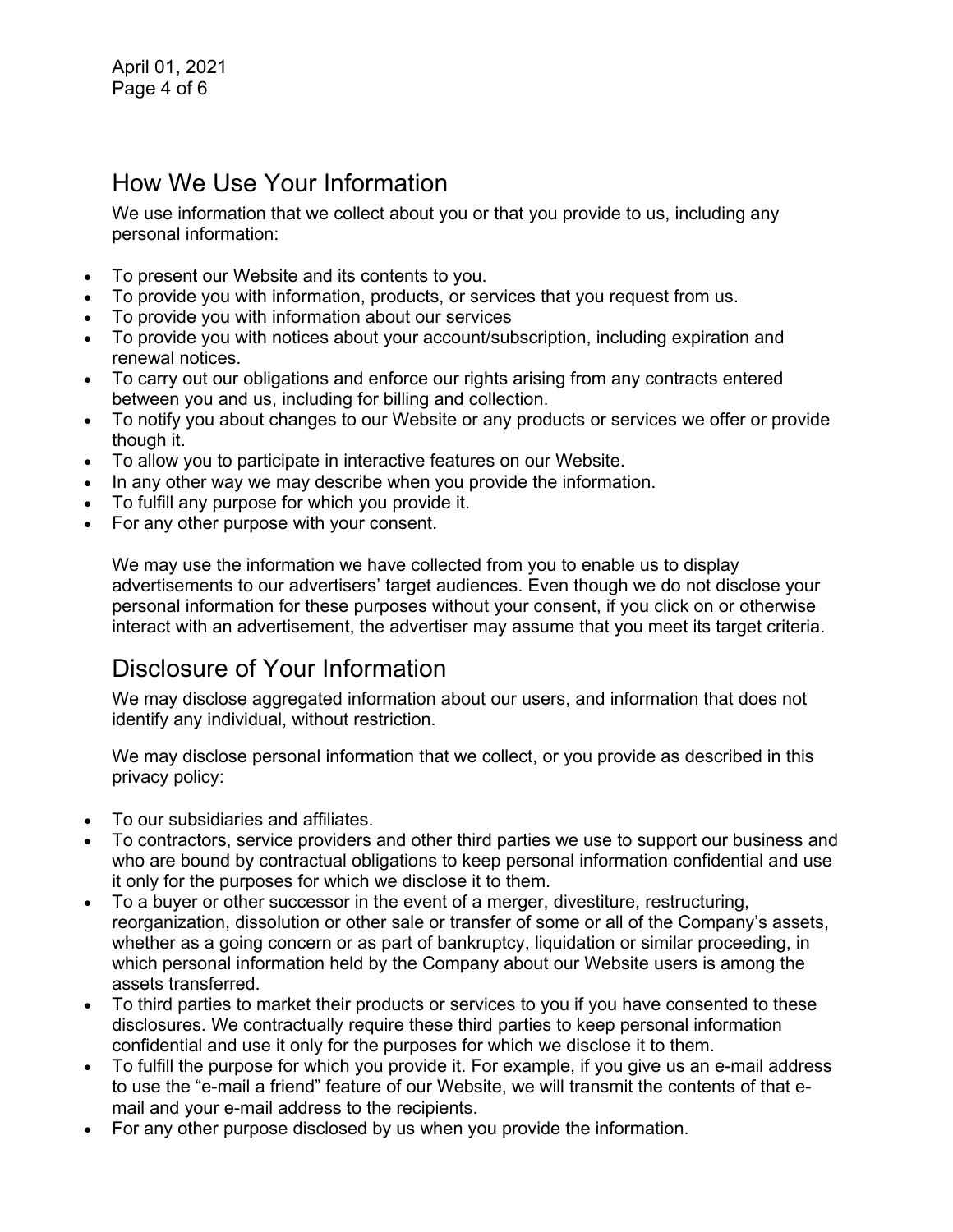• With your consent.

We may also disclose your personal information:

- To comply with any court order, law or legal process, including to respond to any government or regulatory request.
- To enforce or apply our terms of use and other agreements, including for billing and collection purposes.
- If we believe disclosure is necessary or appropriate to protect the rights, property, or safety of the Company, our customers, or others. This includes exchanging information with other companies and organizations for the purposes of fraud protection and credit risk reduction.

## Choices About How We Use and Disclose Your Information

We strive to provide you with choices regarding the personal information you provide to us. We have created mechanisms to provide you with the following control over your information:

- Tracking Technologies and Advertising. You can set your browser to refuse all or some browser cookies, or to alert you when cookies are being sent. To learn how you can manage your Flash cookie settings, visit the Flash player settings page on Adobe's website. If you disable or refuse cookies, please note that some parts of this site may then be inaccessible or not function properly.
- We do not control third parties' collection or use of your information to serve interest-based advertising. However, these third parties may provide you with ways to choose not to have your information collected or used in this way. You can opt out of receiving targeted ads from members of the Network Advertising Initiative ("NAI") on the NAI's website.

## Accessing and Correcting Your Information

You may send us an e-mail via our contact link to request access to, correct or delete any personal information that you have provided to us. We cannot delete your personal information except by also deleting your user account. We may not accommodate a request to change information if we believe the change would violate any law or legal requirement or cause the information to be incorrect.

If you delete your User Contributions from the Website, copies of your User Contributions may remain viewable in cached and archived pages or might have been copied or stored by other Website users. Proper access and use of information provided on the Website, including User Contributions, is governed by our terms of use.

### Data Security

We have implemented measures designed to secure your personal information from accidental loss and from unauthorized access, use, alteration, and disclosure

The safety and security of your information also depends on you. Where we have given you (or where you have chosen) a password for access to certain parts of our Website, you are